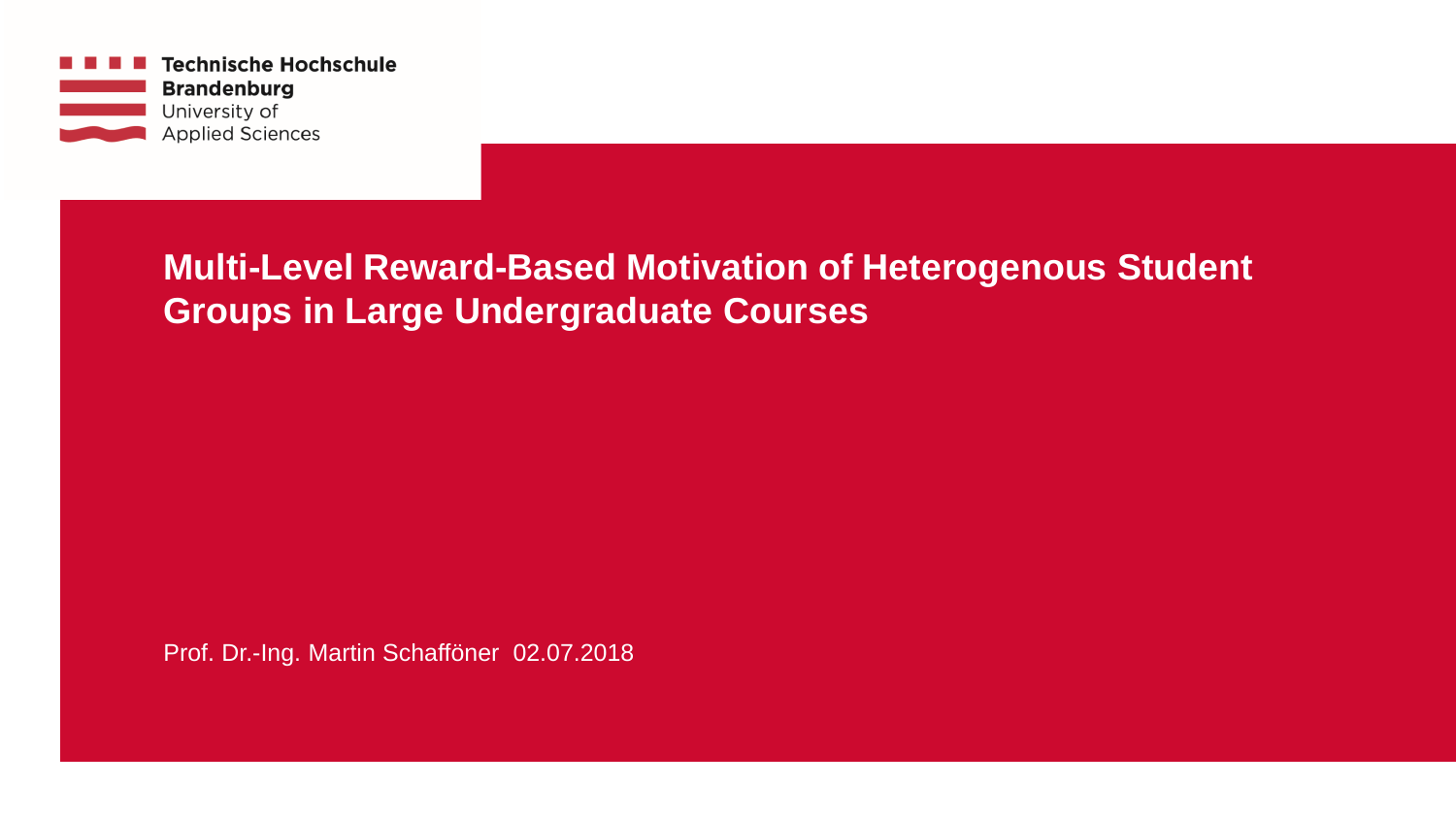



Example Student Motivation Curve

- 3rd semester mandatory course "Operating Systems / Computer Networks"
- 6 courses concurrently through the semester
- Varying motivation through the course of the semester
- Extremely low homework completion rate
- Large portion of first-attempt exam failures
- Goals:
	- Activation of students throughout semester
	- Lasting learning results for later courses and work life
	- Better exam grades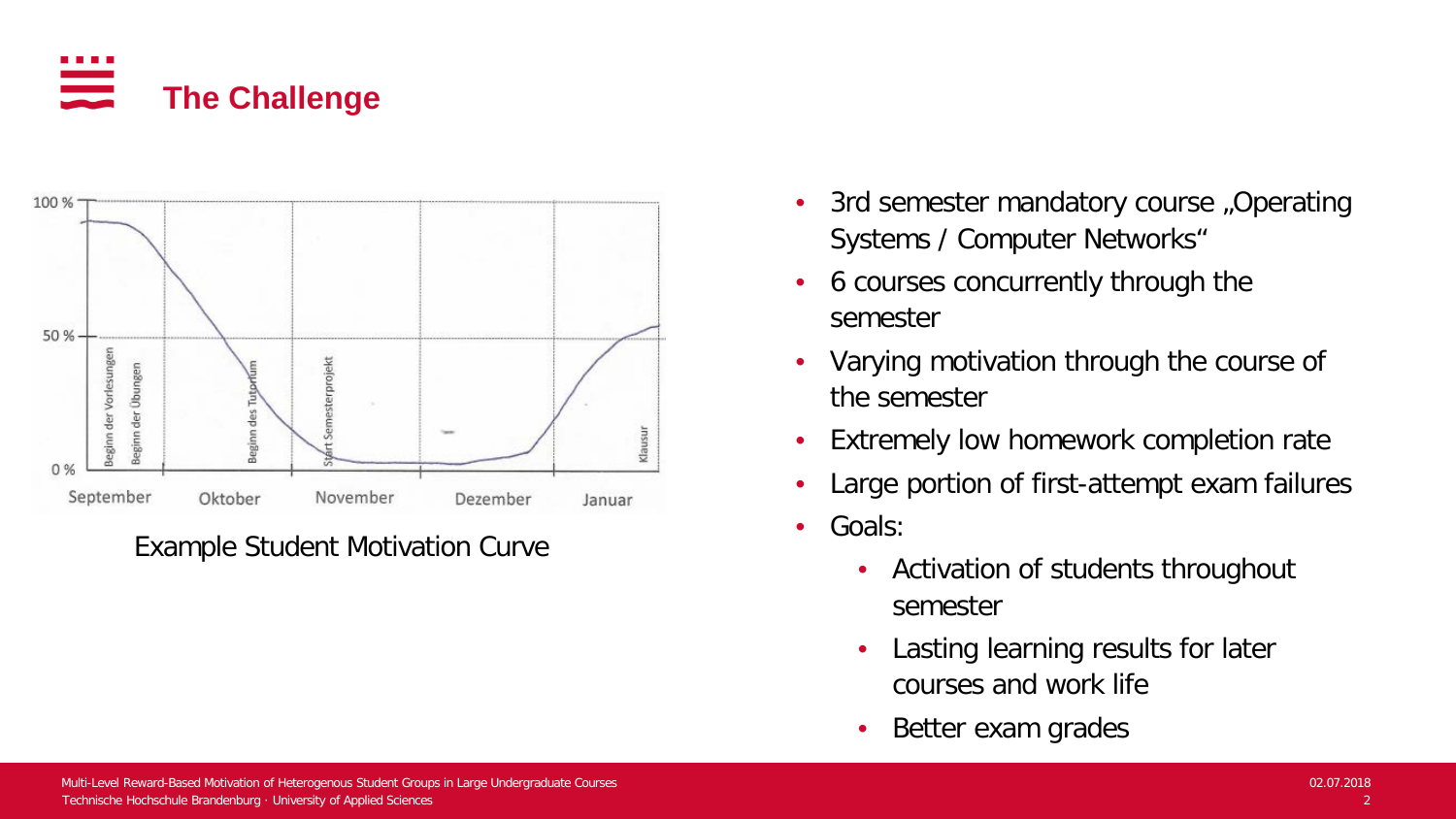#### . . . . an an Silva.<br>Tagairtí **Heterogenity of Student Participants**

- 3 different Bachelor programs
	- **Informatik (Computer Science) (all courses in German)**
	- Applied Computer Science (selected courses in English + mandatory exchange semester)
	- Medical Informatics (application of computer science to medical problems)
- **Internal differentiation of CS & ACS via Profiles** 
	- Cloud and Mobile Computing
	- **Intelligent Systems**
	- **Digital Media**
- Great differences in knowledge and skills, especially computer programming
- Great differences in intrinsic motivation
	- I won't need computer networks for my special field of interest."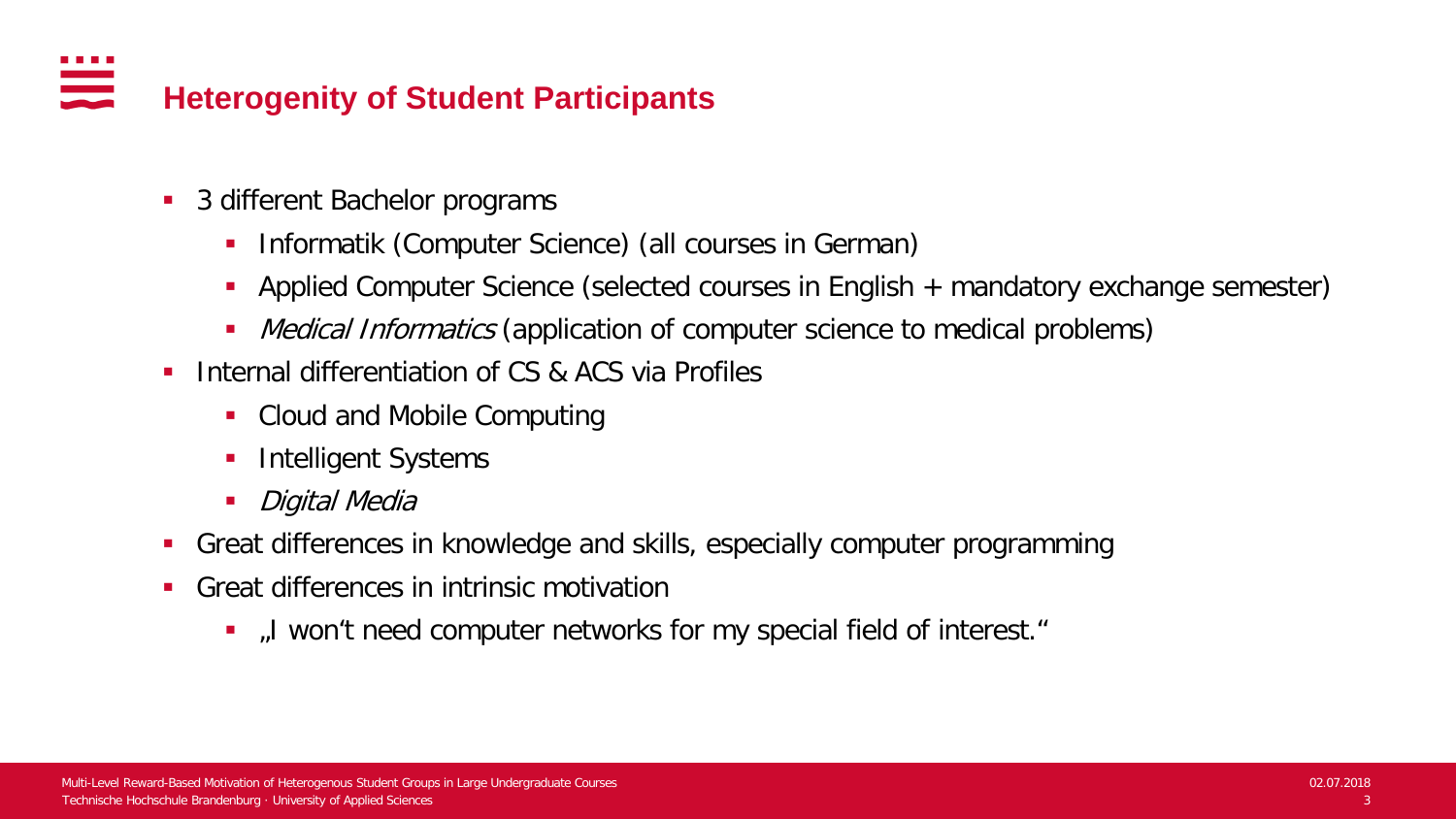# **Course Description**

- **Basics of Computer Networks** 
	- Layer Architecture (ISO-OSI, TCP/IP)
	- End-to-End Communication Protocols, e.g. TCP
	- Addressing, Forwarding, NAT, e.g. IPv4
	- **Dynamic Routing, e.g. Distance Vector Algorithm**
	- Node-to-Node Protocols for Error Control & Flow Control, e.g. Ethernet and WiFi
	- Applications of CN: Concent Distribution Networks, Media Streaming, VoIP, IoT
- Operating Systems Basics
	- **Memory Management, e.g. virtual**
	- **Concurrency and Reentrancy with Threads**
	- **Filesystems**
	- **Error Control for Transient and Persistent Storage**
	- Aspects of OS: Media Storage, Security Concerns, Performance Problems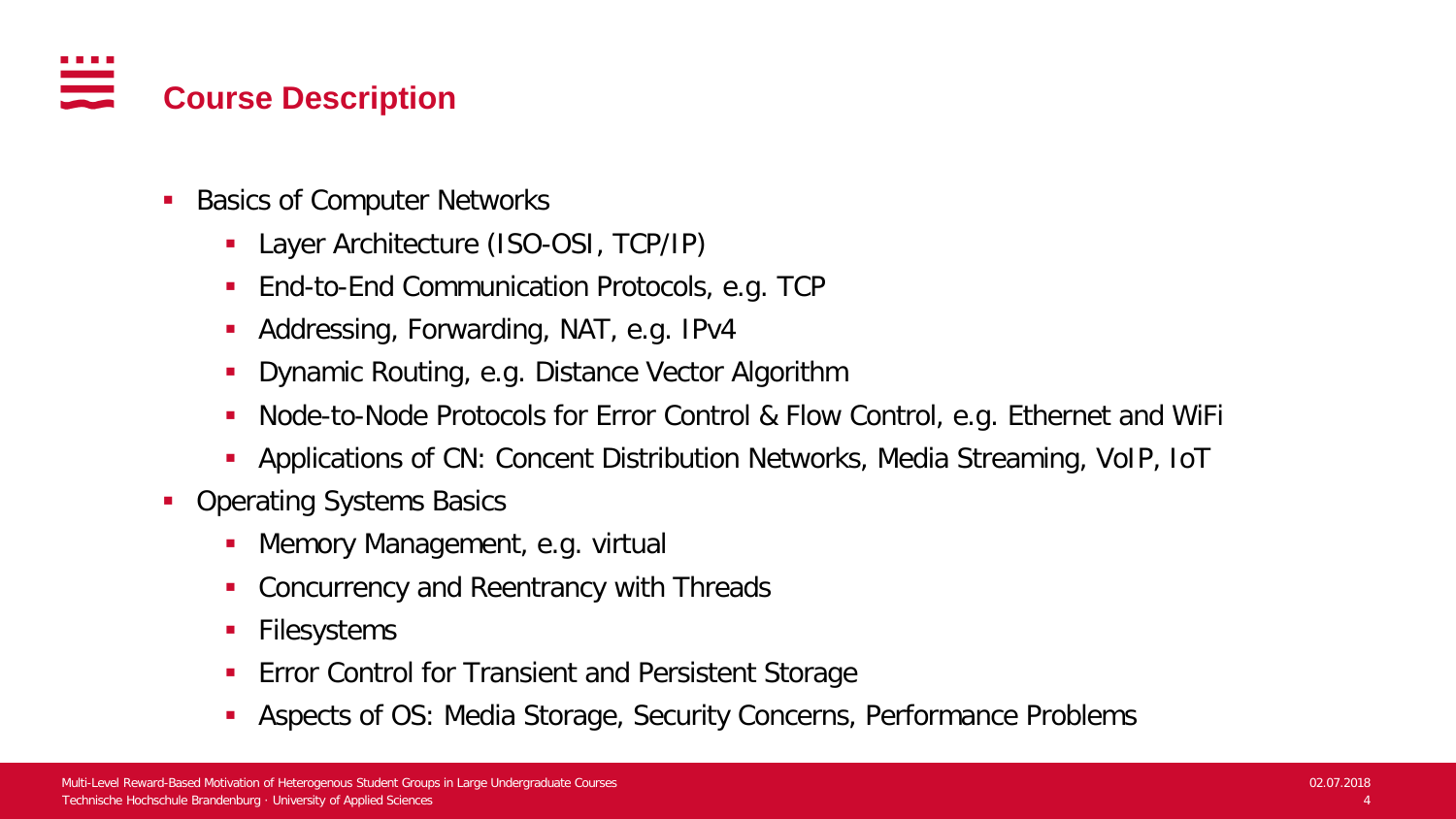

- **basic knowledge about OS/CN**
- Analysis of network protocols, setup of small-scale computer network, assessment of computer networks through performance measures
- Selection, setup and basic tuning of operating system parts according to performance measures
- **-** Linking of OS/CN with individual field of specialization
- **Consolidation of presentation techniques**
- Self and peer assessment
- **Project work, esp. team work, time management**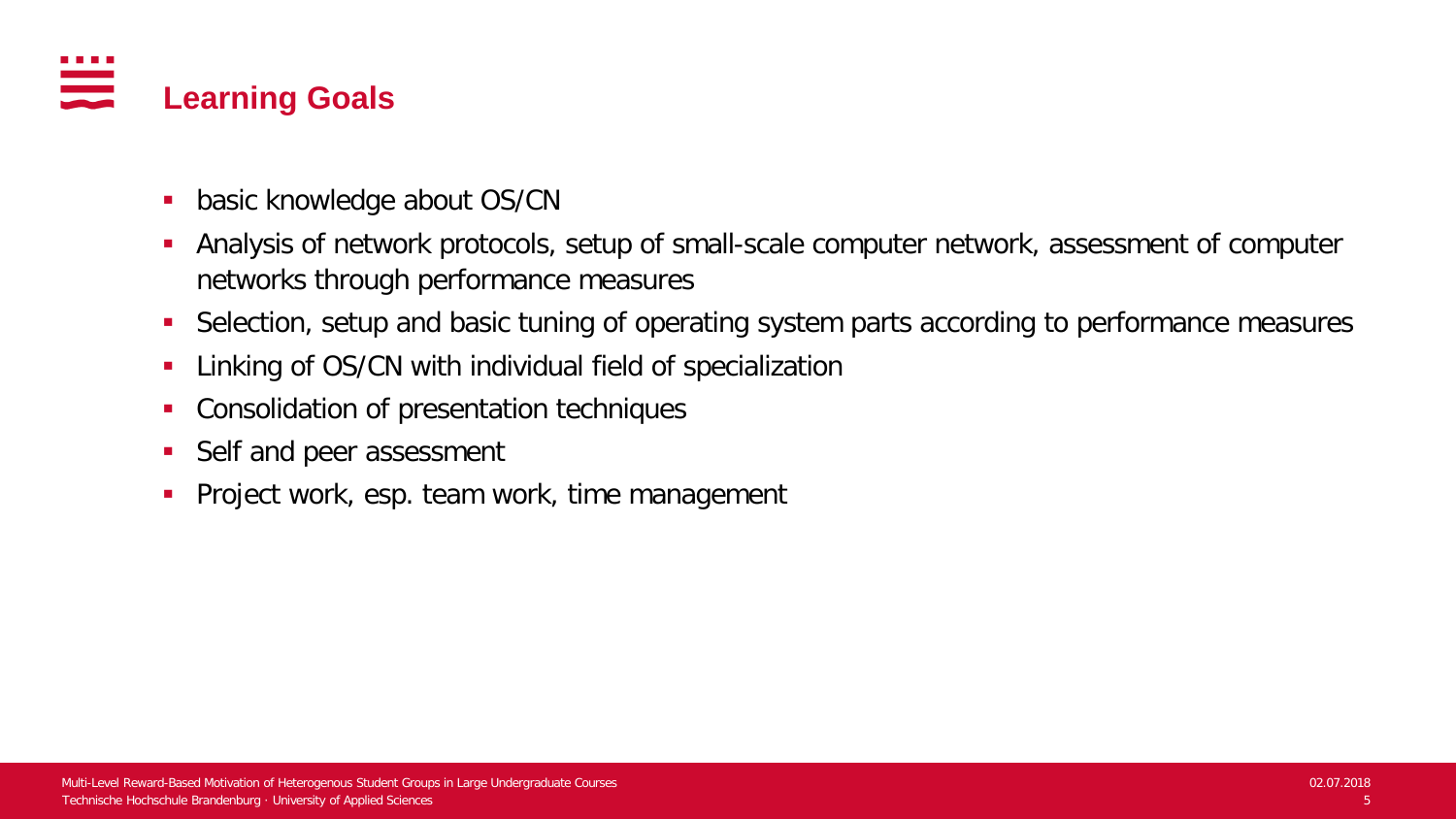

- University Teaching Certificate courses between 2014 and 2018
- **Experiments with various teaching formats in this specific course Operation Systems/Computer** Networks
- Participant in SQB's project "Heterogenity-Oriented Teaching Competences" [\(https://sqb](https://sqb-hetkom.de/)[hetkom.de/](https://sqb-hetkom.de/)) in winter semester 2016/17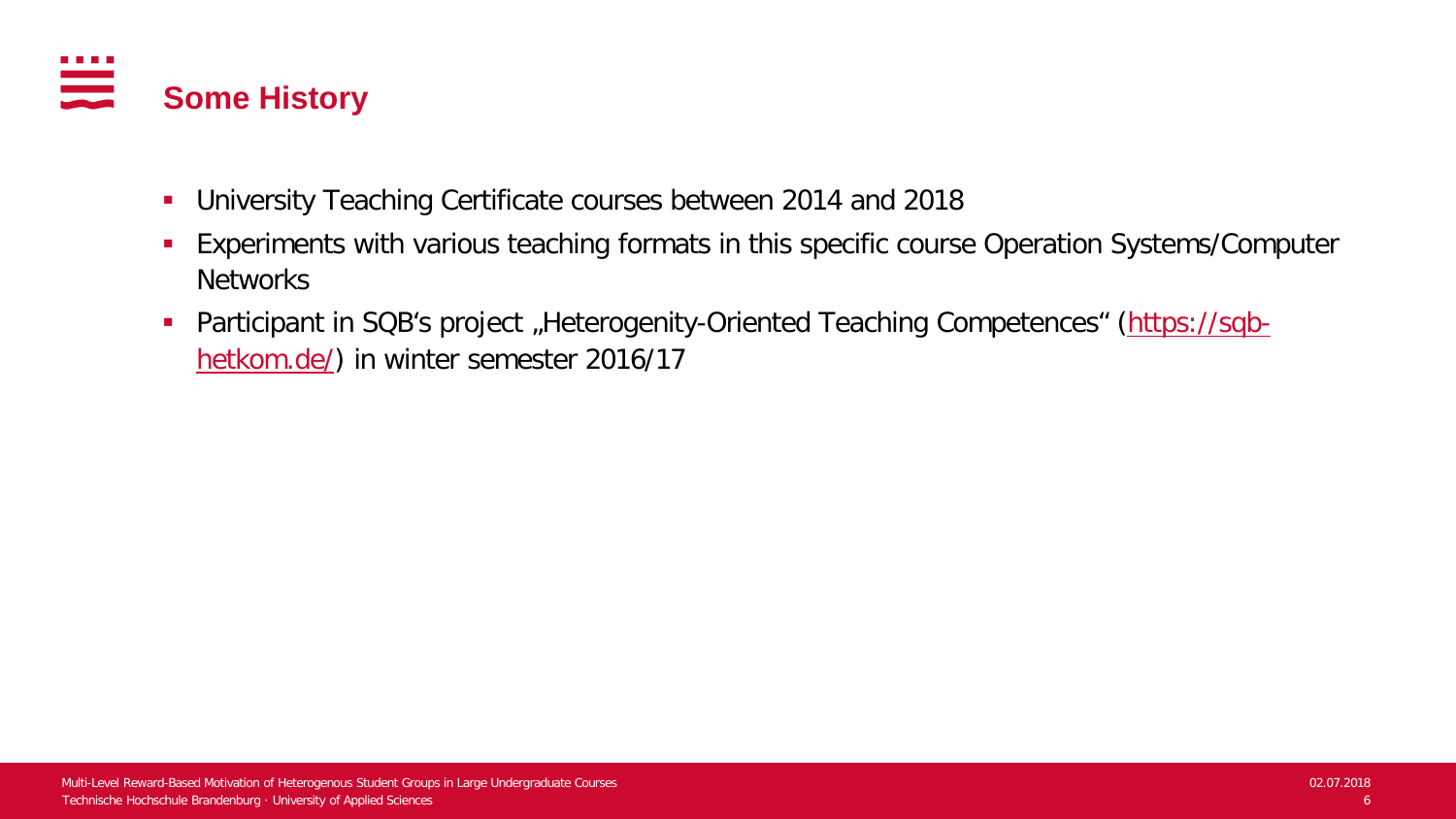

- **Necessary Condition:** 
	- **Mandatory homework completion throughout semester**
	- **Exam passed**
- **Sufficient Condition:** 
	- **Teaching video about selected course topic**
- **Reward:** 
	- Up to 20% bonus points for grade improvement depending on quality of teaching video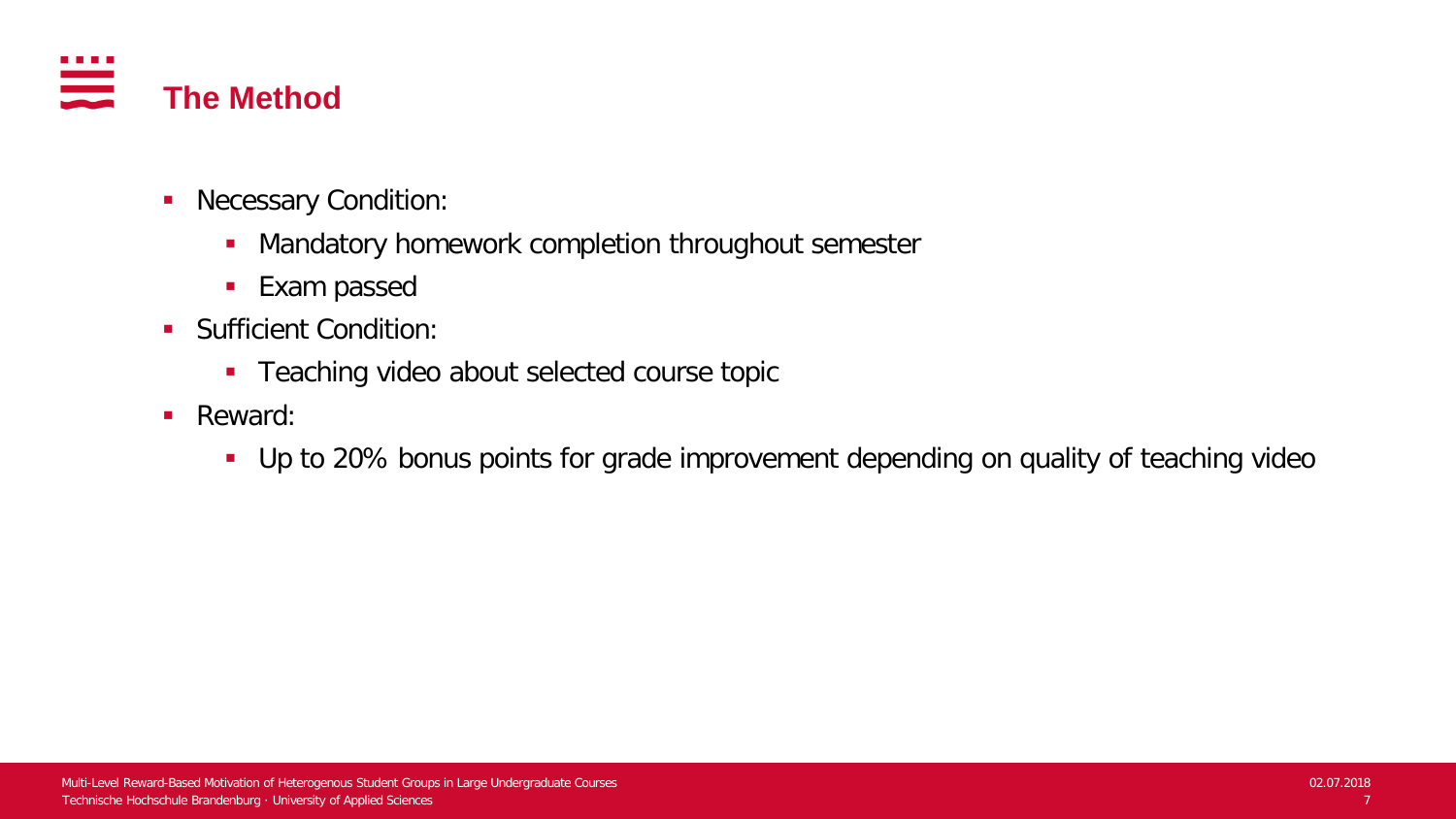### **Necessary Condition: Homework Completion**

- idea: permanent involvement with the course topic must improve learning results
- condition: acceptable amount of extra work for teacher
- **procedure:** 
	- **homework assignments approx. 1 week ahead of lecture hall exercise date**
	- **5-7 small to medium sized exercises recapping and advancing the lecture topics**
	- students record individual exercise completion with Moodle "(Multiple) Choice" activity before the lecture hall exercise
	- teacher picks students for each exercise according to their votes
	- students explain their solutions on the board
	- **Fig.** if explanation is insufficient:

## **all current-week exercise votes of failing student rejected**

 Additional advantage: find out about (typical) problems of students when solving exercise problems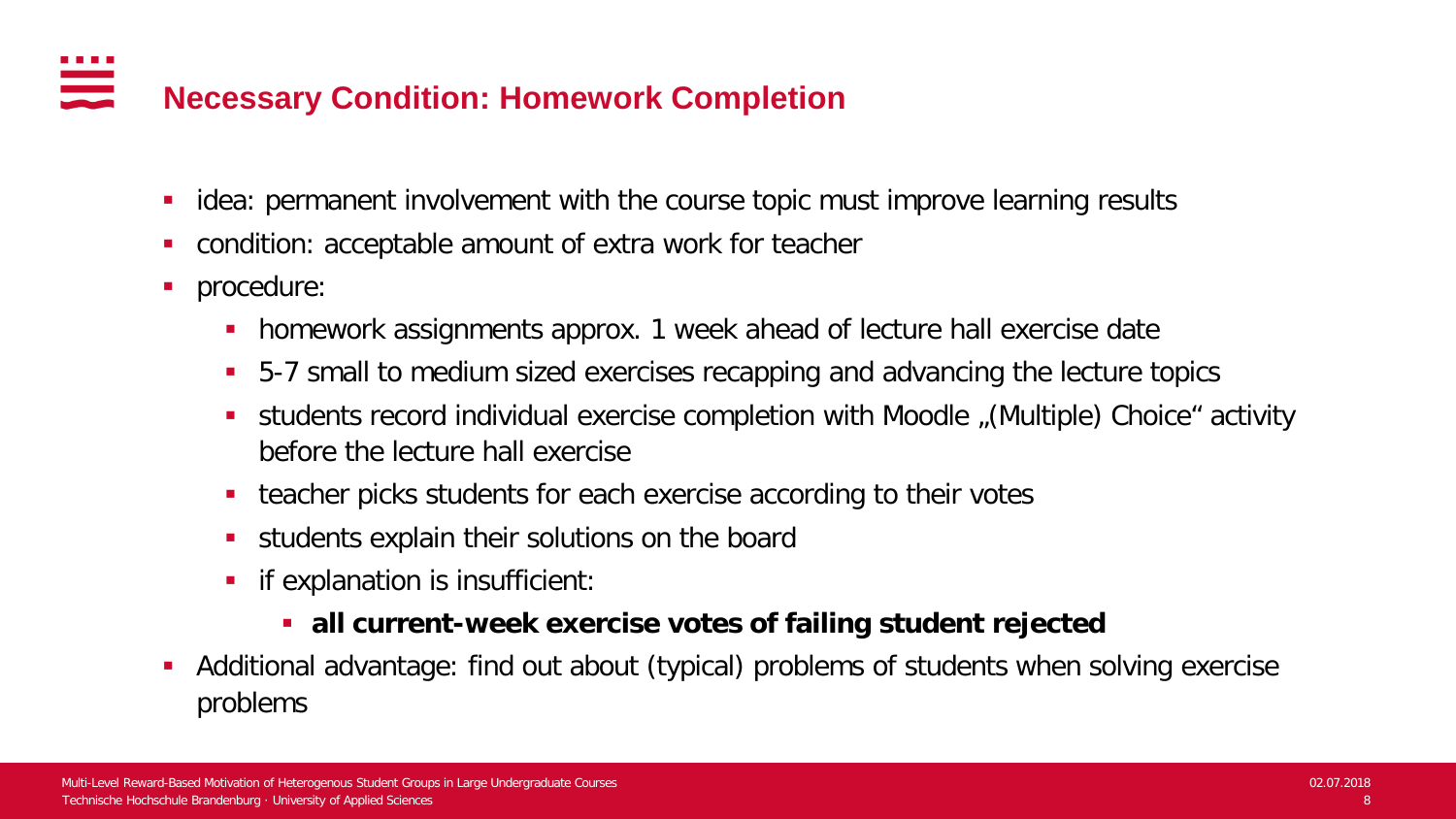#### . . . . ana any indrindra dia 1919.<br>Ny faritr'ora dia GMT+1. **Sufficient Condition: Teaching Video**

- Motivation:
	- Should get digital media affine students involved
	- **Does not discriminate other "non-programmer" students**
	- It's fun... (but a lot of work)
- **Procedure:** 
	- **1** 1st week: project dating through Moodle "(Multiple) Choice" activity
	- **3rd week: topic selection from pool, handout of teaching video guidelines**
	- $\blacksquare$  6<sup>th</sup> week: hand-in of script, brief feedback
	- **11<sup>th</sup>** week: final hand-in of video
	- **13<sup>th</sup>** week: grading, distribution of (good) videos to larger course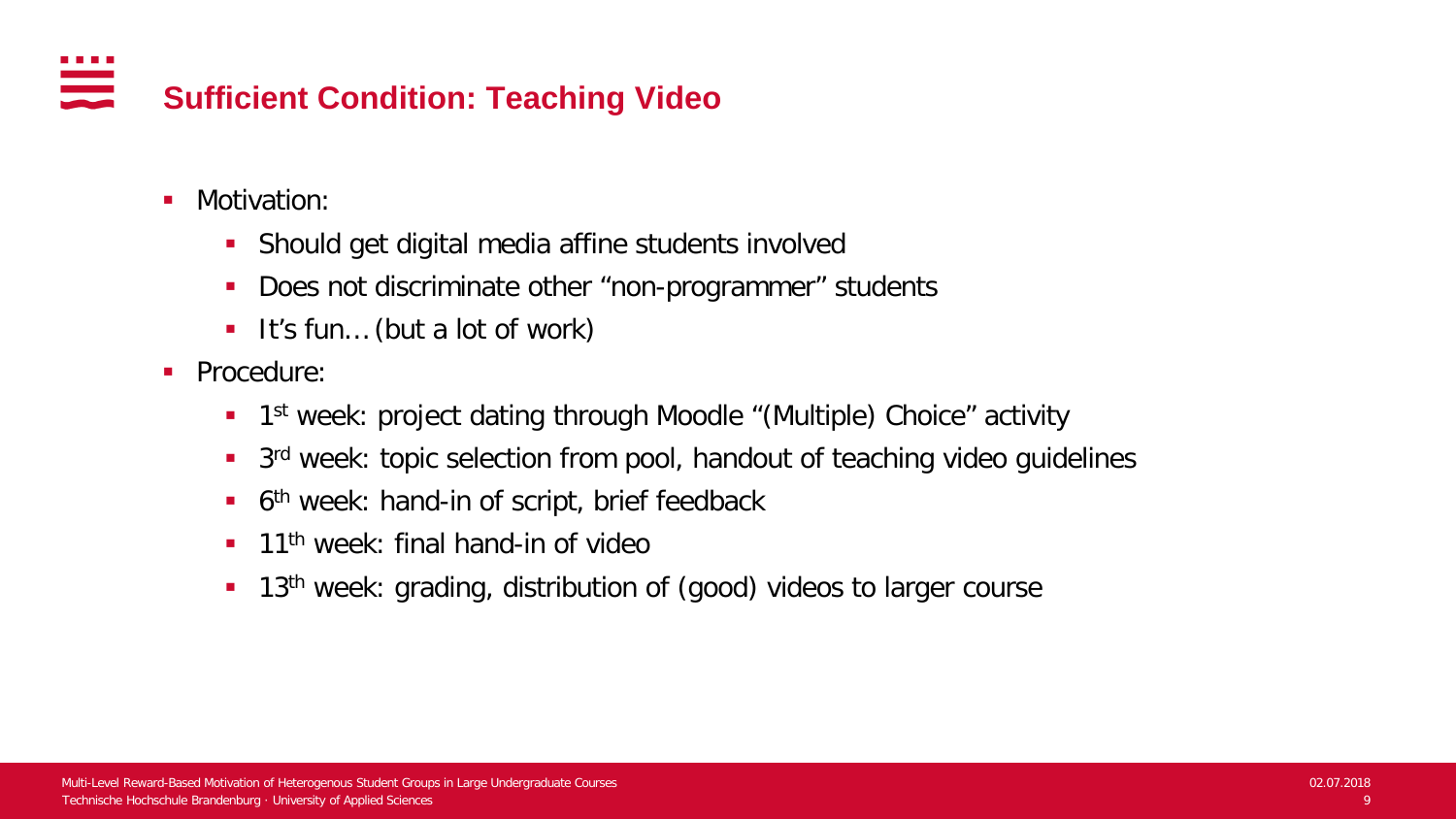#### . . . . **The Reward: Exam Bonus**

- **grading criteria** 
	- **15 points for correctness and precision of technical topic**
	- 5 points for video quality, presentation technique, length restrictions
- Reward conditions
	- **Written exam passed**
	- At least 50% of homework exercises solved
- At best, +1,3 grade points improvement of exam grade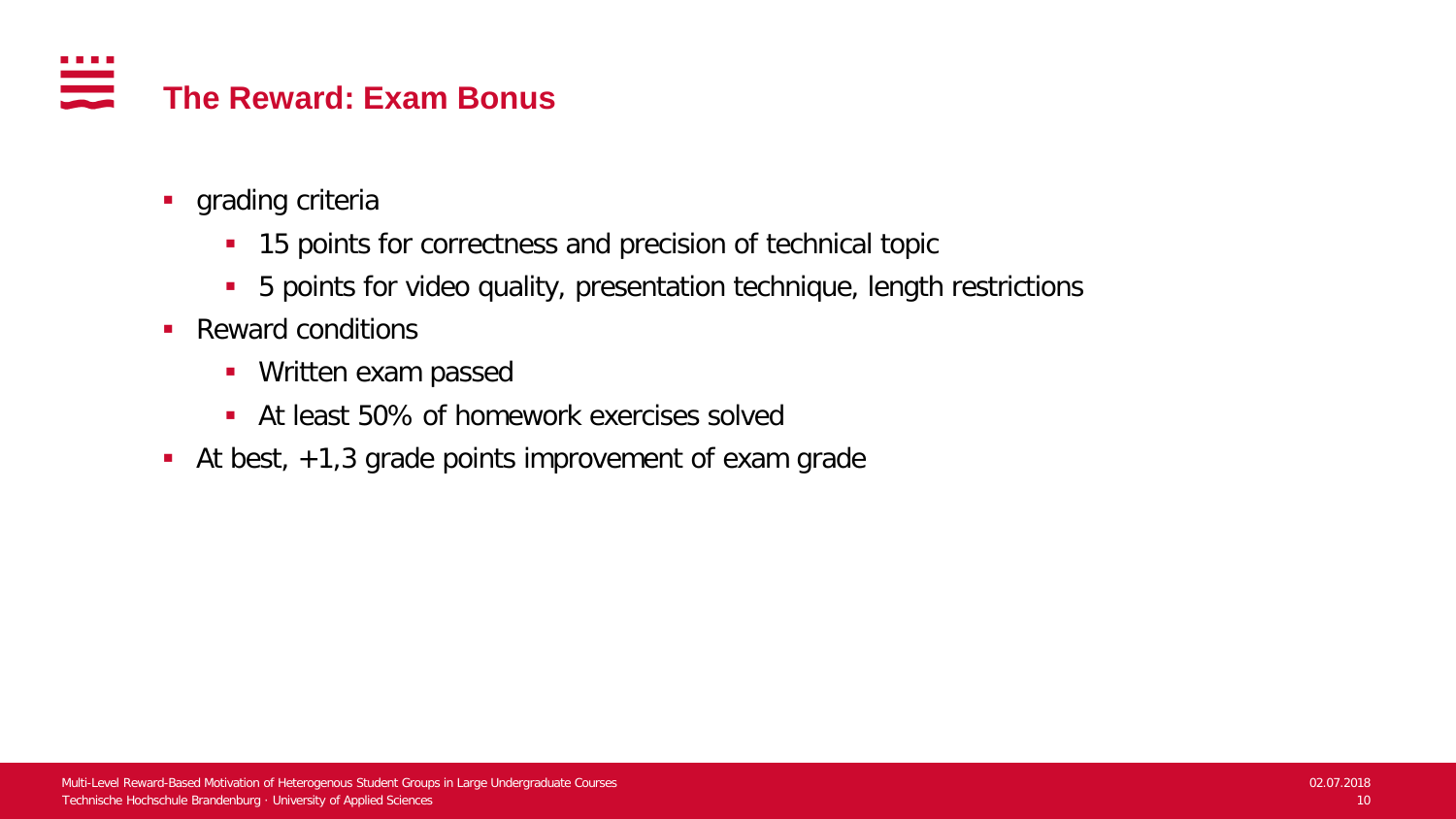

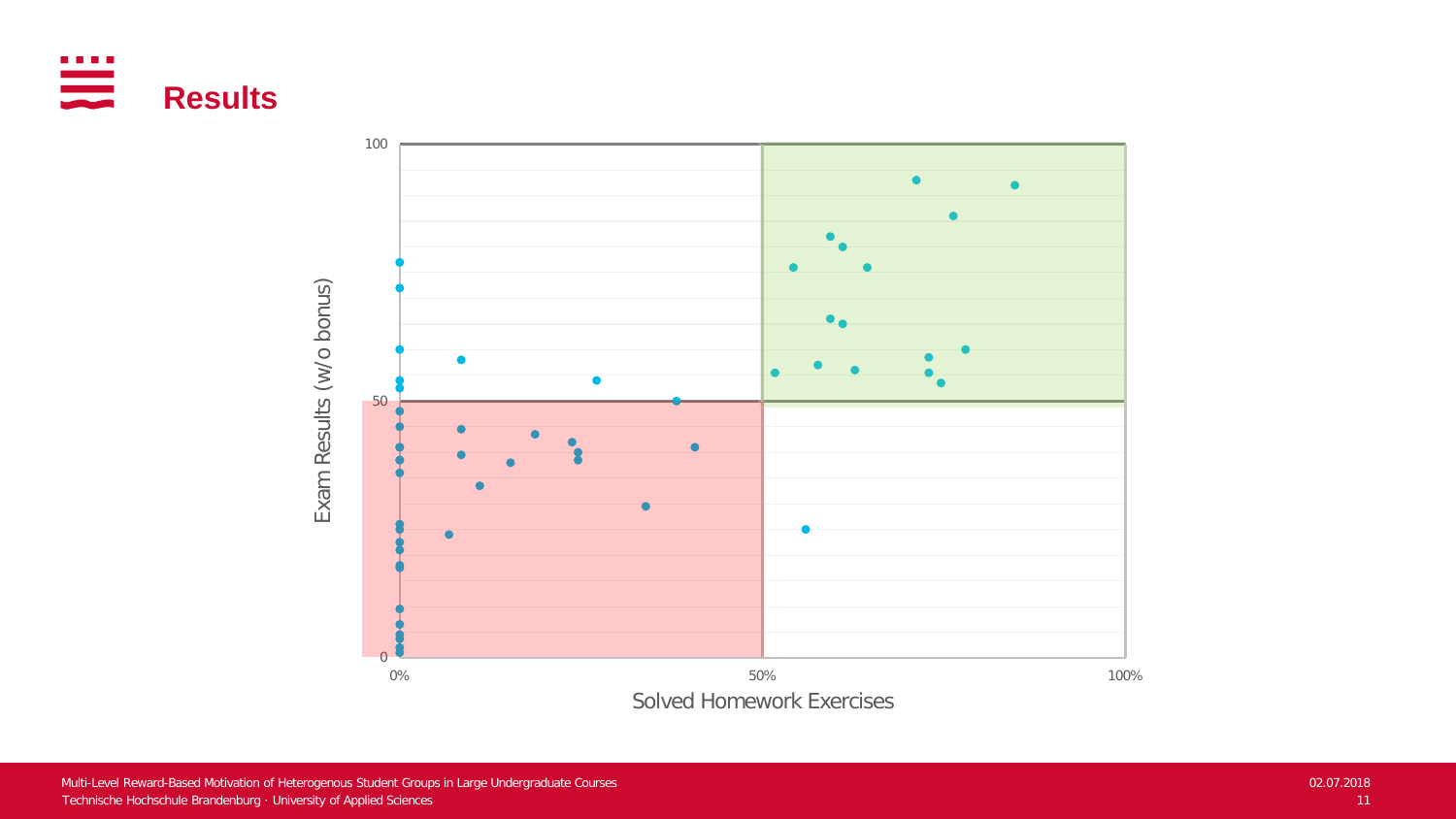

- Work load
	- Never exceeding projected workload of ~8hrs/week for 5 ECTS course (avg. 4.5hrs/week)
	- Video creation about 8-12hrs total
- **Correctness and precision, terminology**
- **Creativity** 
	- **Presentation order and focus points almost identical to lecture presentation**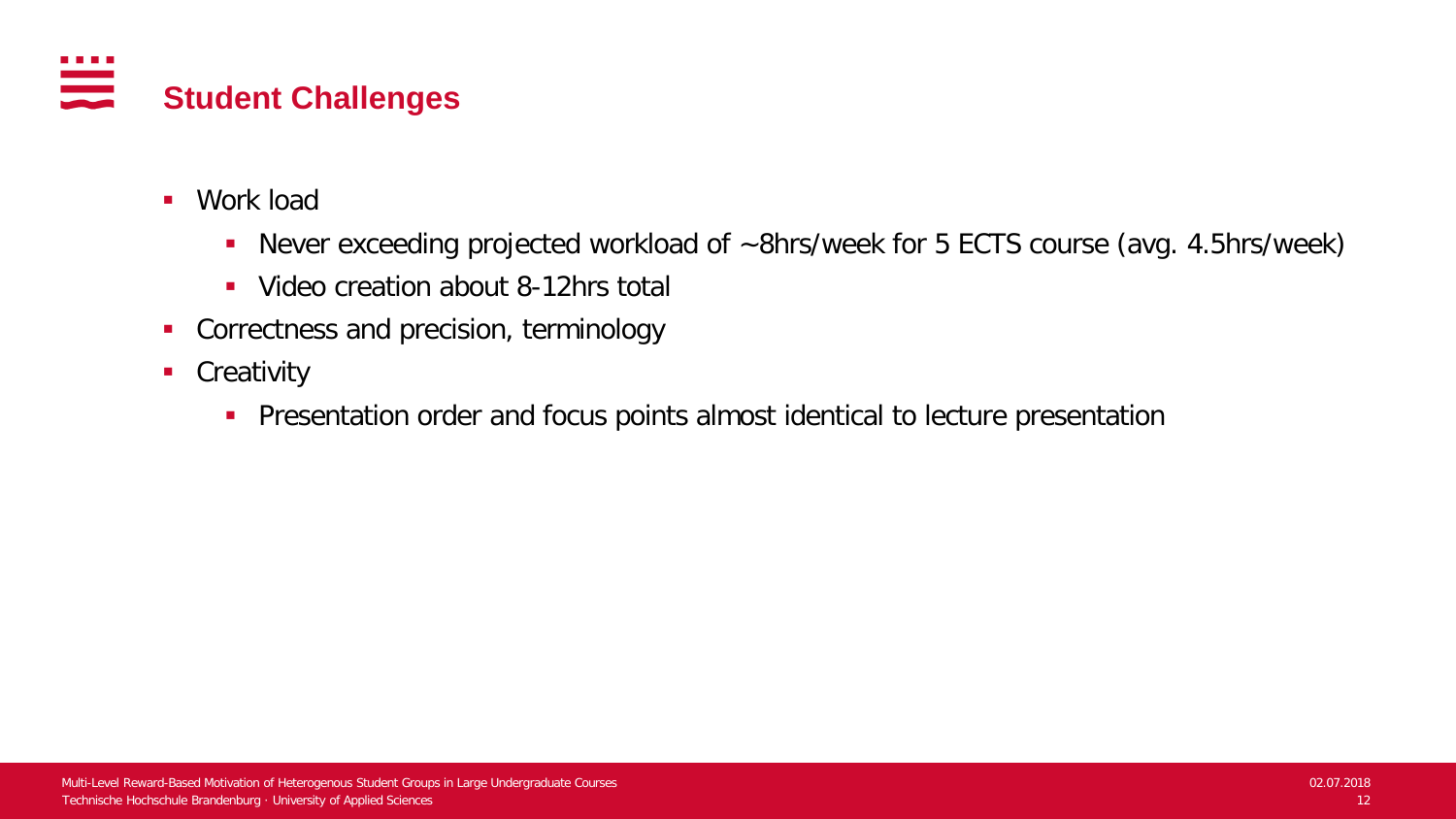# **Further Improvements**

- Move exam up in schedule
- Change course plan from 3hrs lecture with exercises  $+$  1hr lab  $-$  2hrs lecture  $+$  2hrs lab
- Extend support for term project
	- Use student teachers also for project plan review and support
- Mid-project peer review feedback
	- Less work for teacher, more learning for students
- Make effect of sustained exercise work on exam result transparent in first lecture
- Transparent feedback of current exercise solution balance through Moodle
	- Probably needs new activity with automatic self-grading (exercise votes) and manual teacher overrides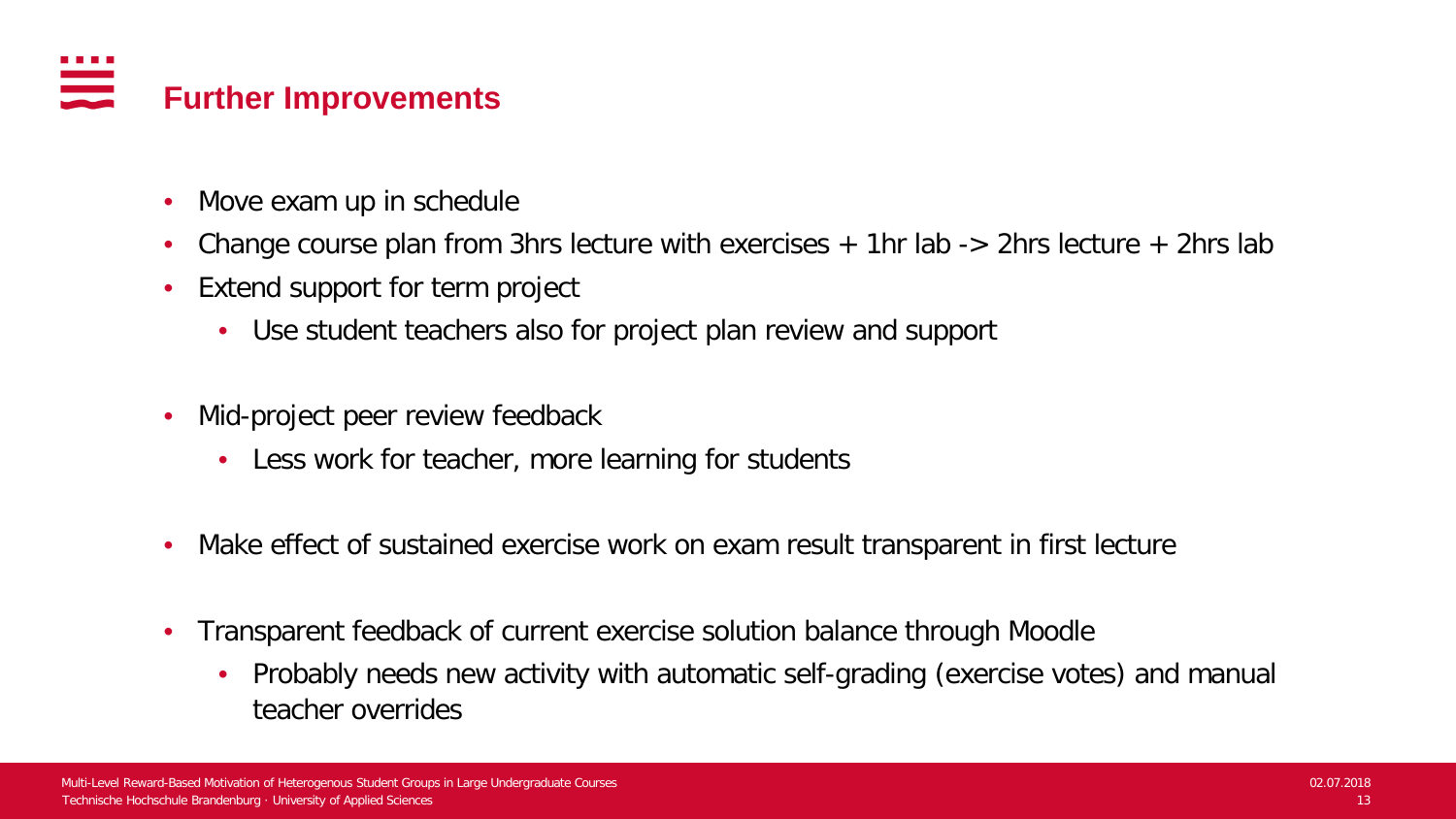### <u>est</u> **Instructor Challenges/Improvements**

- Summarization of multiple weeks' student votes not supported by Moodle
	- Excel sheet to summarize results, colorcode students with missing blackboard review
- Video grading very time consuming
	- Written exam: quickly scan over result, find correct pieces, grant points
	- Video: only possible in real time, frequent rewinds, grading/feedback needs separate text file with timestamp references
		- Video grading/annotation tool needed

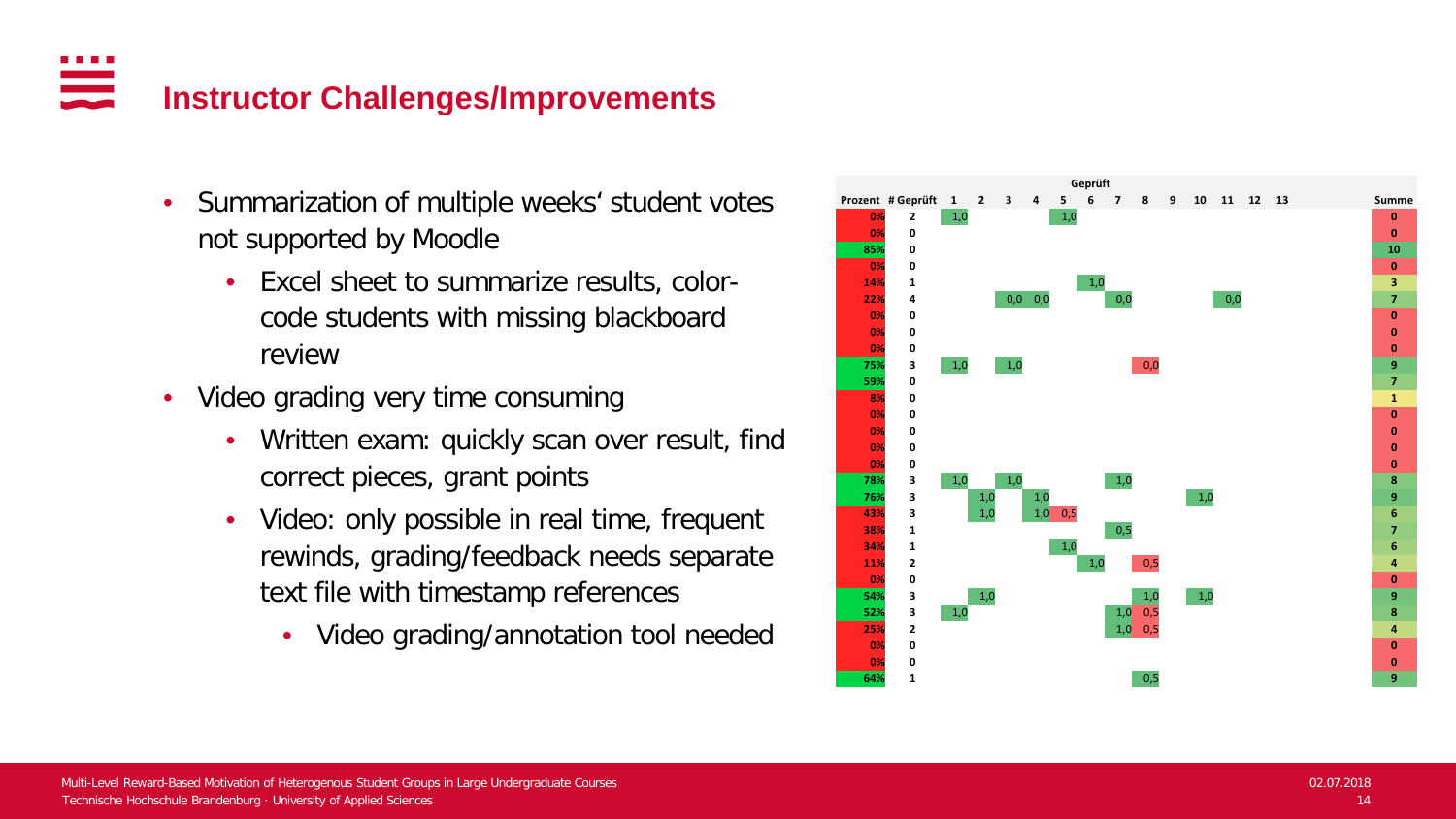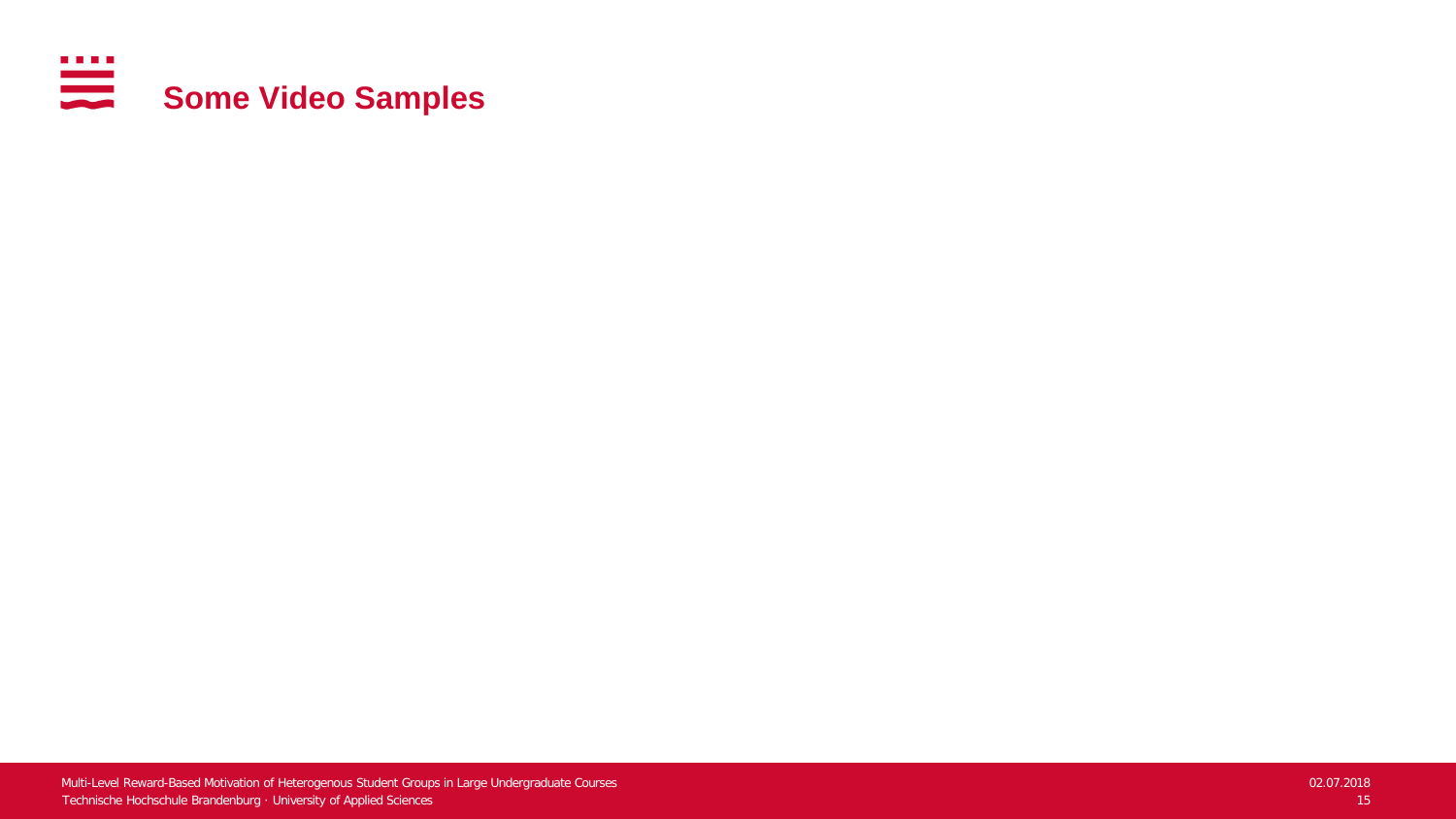

- qualification points from semester-long homework exercise solutions with sampled checking and whole-week deductions in case of insufficient work
- Exam bonus from optional teaching video production, only for grade improvement after passing
- 95% of students with at least 50% homework solutions passed the exam, 75% of students with less than 50% homework solutions did not pass the exam
- Re-use of finished videos as teaching material, improved presentation and teamwork skills